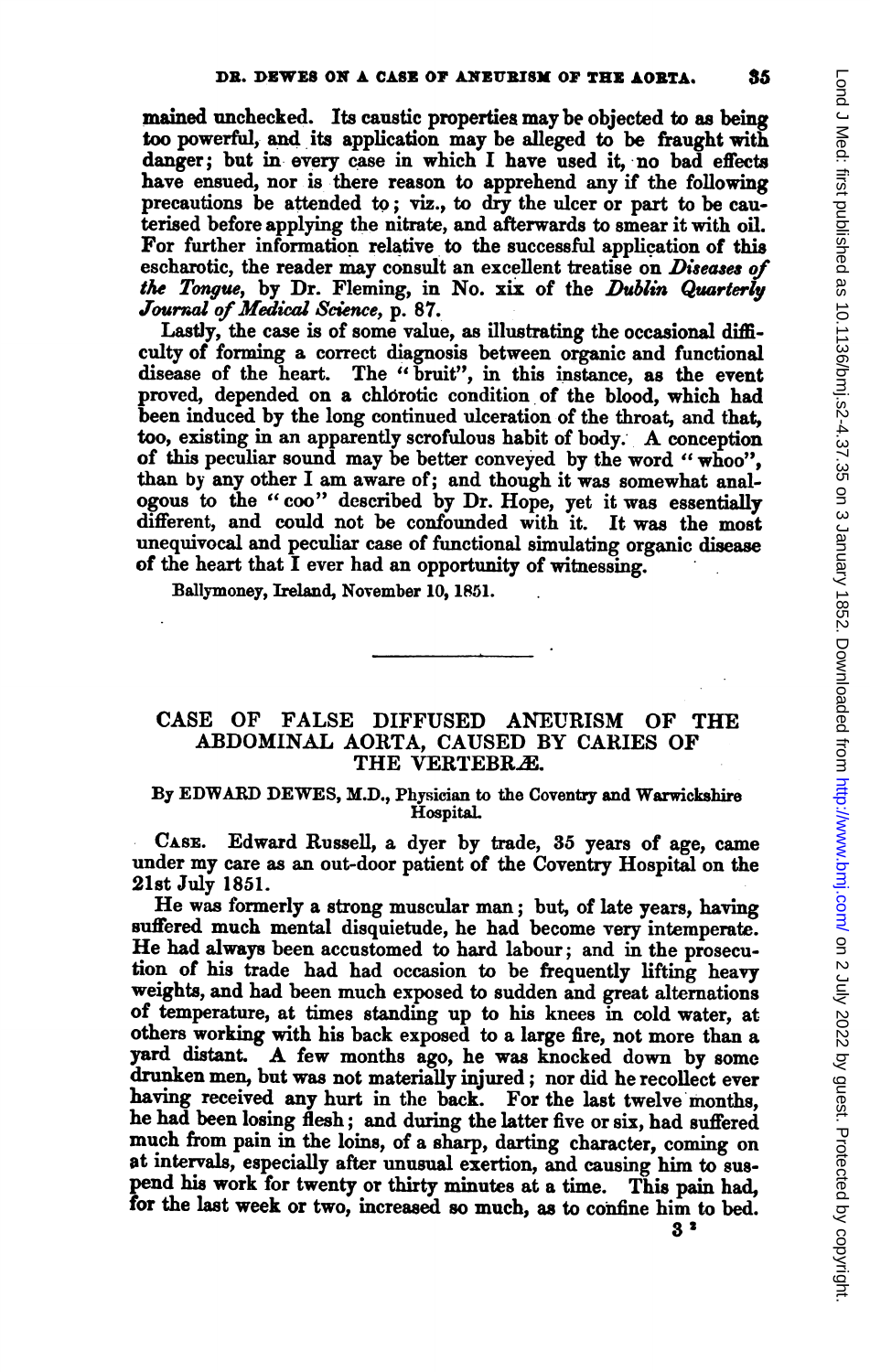It was now constant, chiefly affecting the left side, and usually of a dull aching character; but at times it becomes extremely severe, darting downwards to the left groin and scrotum, causing retraction of the testicle, and altogether bearing great resemblance to an attack of nephritic colic: no stone was, however, voided; and the urine was uniformly natural, and passed in due quantity. It was at times cloudy, but never had any sediment. The pain in the lumbar and iliac regions was increased by pressure; but there was no appreciable swelling, nor any irregularity of the spinous processes. He was feverish, had a quick irritable pulse, and a teazing cough, attended with slight purulent expectoration, which was, on two or three occasions, streaked with blood. There was great want of rest, so that he scarcely ever There was great want of rest, so that he scarcely ever slept an hour together.

The treatment was, in the first instance, directed to the alleviation of the cough and fever, and the procuring of sleep by means of full doses of Dover's powder, given at bed-time.<br>*August* 1. The lumbar pain had been

The lumbar pain had been gradually increasing in severity, and that in the lower abdomen and groins had become constant, and was often exacerbated into violent paroxysms, shooting to the scrotum and down the left thigh. During the wholc of August, the power of moving the lower extremities gradually declined, and on the 25th, he was suddenly seized with excruciating pains in the back, groins, and left thigh, attended with strong clonic spasms of the left hamstring muscles, causing the heel to be drawn up close to the nates, and there immoveably fixed. This state continued upwards of an This state continued upwards of an hour, and from that time, all voluntary movements of this limb were lost. A similar spasmodic attack occurred daily till his death; the control over the sphincters, however, remained perfect to the last.

Aug. 26. My friend Dr. Powell kindly visited this patient with me. There was now detected <sup>a</sup> strong pulsation in the situation of the left kidney; it was single, and tolerably superficial, there evidently being no organ interposed between the finger and the pulsating tumour. The stethoscope discovered <sup>a</sup> strong, abrupt bellows-sound, synchronous with the systole of the heart.

September 2. On the evening of this day, he experienced another paroxysm similar to that of the 25th August, and more severe than any previous one. It first developed itself in the left lower extremity, and thence extended to the right, giving rise, in both limbs, to a state of clonic spasm, of the same nature as that which had on all previous occasions affected the left leg only. He now, for the first time, had some pain in the chest, accompanied with a distressing sense of constriction, and extreme dyspnœa. During the continuance of this state, he became very faint; and, although the pain and spasm remitted, and he got some refreshing sleep during the night, his exhaustion hourly became more apparent, his breathing more oppressed, and he expired at half past nine on the evening of the 3rd September, his intellect remaining clear to the last.

EXAMINATION OF THE BODY, eighteen hours after death, in the presence of Dr. Powell and myself.

There was great general emaciation, and all the organs were remarkably bloodless. On breaking through the sternum, it was observed to be highly vascular, and very soft. The heart was small and empty; the liver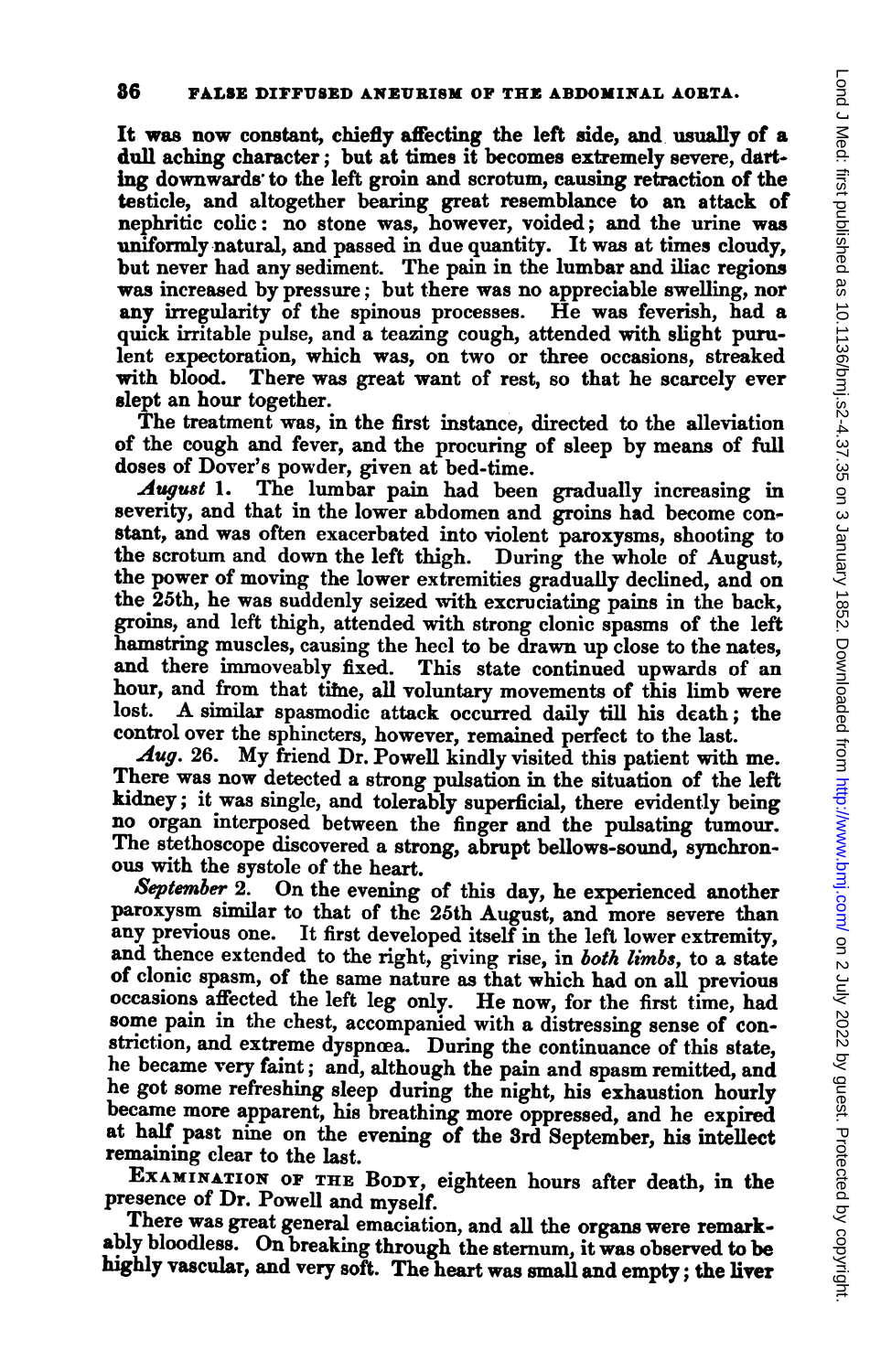pale and mottled; and the gall bladder distended with bile of a black colour, but there were no concretions or obstructions in the ducts. On removing the liver, stomach, and intestines, we found that the abdominal cavity, on each side the spinal column, was occuipied by a large black swelling, which, on examination, was found to consist of a quantity ofextravasated blood, lying in the cellular membrane behind the peritoneum, and following the course of the psoas muscles, as far as Poupart's ligament. The muscles themselves were greatly attenuated, and were lying in front of the swelling. The kidneys were pushed out of their usual position, but their texture was perfectly normal. part of the aorta lying in front of the ninth and tenth dorsal vertebræ, was observed to be slightly enlarged, and its coats were thickened, but it did not contain any coagulated laminæ, nor was there any distinct sac. On raising the vessel, it was found to have contracted On raising the vessel, it was found to have contracted strong adhesions to the bodies of the ninth and tenth vertebree. These bones were nearly destroyed by caries; and the bodies of the eighth and eleventh were similarly affected, though to a less extent. The interarticular cartilages, however, remained intact. Exfoliation to a considerable extent had taken place; and several portions of bone were found amongst the coagula. On laying open the aorta from this point, we observed a circular opening of the size of a shilling, the edges of which were firmly connected to the bones and interarticular cartilages.

REMARxs. The diagnosis of the case now related, in its earlier stages, presented considerable difficulty; for, although the long continuance and the steady increase of the lumbar pain, together with the gradual loss of power over the lower extremities, gave unequivocal indications of vertebral mischief, yet the closest examination failed to detect any appearance of lumbar abscess; and again, the extreme severity of the paroxysmal attacks tended to obscure the true nature of the case, and to lead to the supposition of the existence of some renal complication.

Previous to the 26th August, the idea of aneurism had not been entertained. The pulsation first appeared on this day, and, as far as could be ascertained, was confined to the left side of the spine. It is probable, that during the presence of the spasmodic attack, which occurred on the 25th, a rupture of the connecting medium between the aorta and the vertebræ took place, giving exit to a quantity of blood which gradually forced itself into the cellular tissue behind the left kidney, and gave rise to the pulsation in this situation. A more extended rent probably occurred on the day previous to his death (September 2nd), giving origin to the effusion on the right side, since it was on this occasion that the right lower extremity first became affected with spasm, and the faintness and other mortal symptoms first showed themselves.

It appears desirable that this case should be placed on record, as being an unequivocal instance of aortal aneurism caused by caries of the vertebre; for, although it might at first be supposed that the aneurism was the primary disease, and had produced caries by pressure upon the bones, yet a nearer examination will show the fallacy of this opinion. In the first place, the calibre of the artery, even